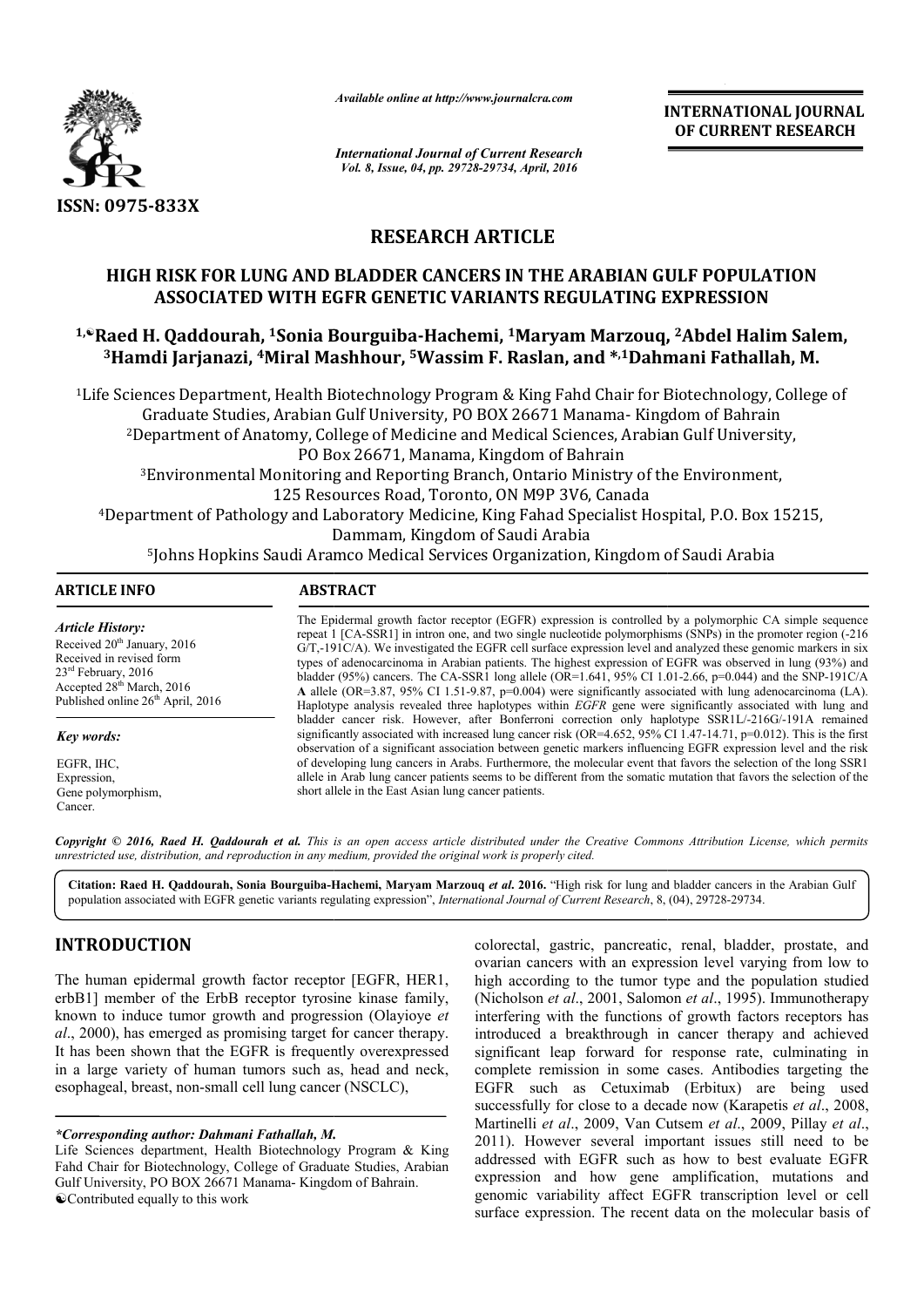*29729 Raed H. Qaddourah et al. High risk for lung and bladder cancers in the Arabian Gulf population associated with EGFR genetic variants regulating expression*

EGFR expression in cancer pathophysiology suggest that the success of immunotherapy using antibodies against EGFR depends heavily on a good assessment of EGFR expression. Standardized IHC protocols, with harmonized scoring methods backed by exhaustive genetic information on the EGFR expression pattern are required to make reliable interpretation. The gene coding the 170 kDa membrane-spanning EGFR protein is located on the short arm on human chromosome 7 (7p12.1-12.3) (Gao *et al*., 2008, Davies *et al*., 1980), and it is organized in 28 exons. The genomic polymorphism of the *EGFR* loci has been extensively investigated and was shown to display interethnic genetic variability (Liu *et al*., 2003, Nomura *et al*., 2007). It has been reported that transcription of the *EGFR* gene is modulated by a highly polymorphic CA simple sequence repeat 1 (CA-SSR1) located in intron 1 in proximity to a transcriptional enhancer element (Gebhardt *et al*., 2000). The length of this CA-SSR1varied from 14 to 21 in Caucasian population, with the most common allele containing 16 (42%), 18 (20%) and 20 (26%) repeats. An inverse correlation has been reported between the number of CA-SSR1presents and the *EGFR* gene transcriptional activity (Desai *et al*., 2003).

In addition at least 12 single nucleotide polymorphisms (SNP) were described in the 5' untranslated/regulatory region of the *EGFR* gene (Liu *et al*., 2005). Two of these SNPs, found within the promoter sequence, were reported to regulate the *EGFR* gene expression and hence the EGFR cell surface expression (Liu *et al*., 2005). The 216 G/T (rs712829) is located in the Sp1 binding site and the 191 C/A (rs712830) four bp upstream of one of six transcription initiation sites (Johnson *et al*., 1988, Kageyama *et al*., 1988). Despite the high number of studies performed on this subject, it still not definitely established whether the EGFR expression level correlates with patient prognosis and can be used to predict response to therapy. This is probably due to the fact that EGFR cell surface expression is affected by a number of factors including the natural genetic variability, gene amplification and mutations in the EGFR coding region and activation of cell proliferation through an alternative pathway such KRAS mutations (Han *et al*., 2007, Buerger *et al*., 2000, Nomura *et al*., 2007). Therefore good knowledge of the genetic characteristics of the patients not only will help in designing a better medication but will also help in establishing more efficient therapeutic procedures to improve the clinical outcome of cancer therapies targeting EGFR. Within this context, little data is available on the relevance of *EGFR* gene polymorphism to cancer in Arabian Gulf people.

To study the expression level status of EGFR and the genetic variability of EGFR in cancer patients of Arab origin; we analyzed, using a standardized automated IHC procedure, the IHC staining profile of EGFR in six different types of carcinomas in a total of 182 cancer patients from the Arabian Gulf region. Paralleled to this study, we carried out the same genetic study on an ethnically-matched healthy control group. Our study focused on the EGFR locus three polymorphic markers (CA-SSR1, 216 G/T, 191 C/A) shown to regulate EGFR expression level in experimental studies. This observation was validated in some cancer types and not others

and varied between studies in patients of different ethnic origin.

# **MATERIAL AND METHODS**

### **Patients**

We investigated a total of 182 cancer patients from the Arabian Gulf region distributed as follow: Colorectal Adenocarcinoma (n=20); Breast Infiltrating Ductal Carcinoma (n=20); Lung Adenocarcinoma (n=63), Ovarian Serous Carcinoma (n=20); Bladder Urothelial Carcinoma (n=50) and Thyroid Papillary Carcinoma (n=9). The patients and 114 healthy control individuals were selected on the basis of their Arabic name and all participants signed the required approval consent. Access to patient's data was strictly confined to the study senior investigators. The patient's personal information's were encoded and the clinical and histological characteristics along with the genetic data were compiled in a database. All database files were encrypted and password protected. The Institution Review Board (IRB) approved the study.

# **Tumors Grading**

As grading systems differ based on cancer type, we used the grading systems recommended by the world Health Organization (WHO) and listed in the latest edition of the cancer staging manual of the American Joint Committee on Cancer (AJCC) (Edge *et al*., 2010).

### **Immunohistochemical Analysis**

We carried out the IHC study on Formalin-fixed Paraffin embedded tissues sections on a total of 104 cancer patients of Arabic descend from the Gulf region. All biopsies were taken before the patients undergo any therapeutic course. We standardized IHC by using a Ventana Benchmark slide staining automated platform (Ventana Medical Systems Inc. Strasbourg, France) to carry out IHC based on the manufacturer's recommendations using anti-EGFR (3C6) primary antibody.

Two different readings of the immunostained sections were performed under light microscope by one pathologist at an interval of at least six months. No interpretational discrepancies were encountered between the two readings. The pathologist was blinded about the molecular results of the study. The staining cutoff for positive results was 10% of cells showing complete strong membranous stain. To standardize the IHC data ,the scoring system used for the determination of EGFR expression and the staining pattern of tumor cell membranes was the metric  $0$ ,  $1+$ ,  $2+$  and  $3+$  recommended by the American Society of Clinical Oncology/ College of American Pathologists (ASCO/CAP) reporting guidelines (Wolff *et al*., 2007)and used for Her2neu. Score zero, no staining (negative), 1+ score (negative): faint incomplete membranous staining in more than 10 % of the tumor cells. 2+ score (positive): weak complete membranous staining in 10- 30% of the tumor cells. 3+ score (positive): strong complete membranous staining in more than 30 % of the tumor cells.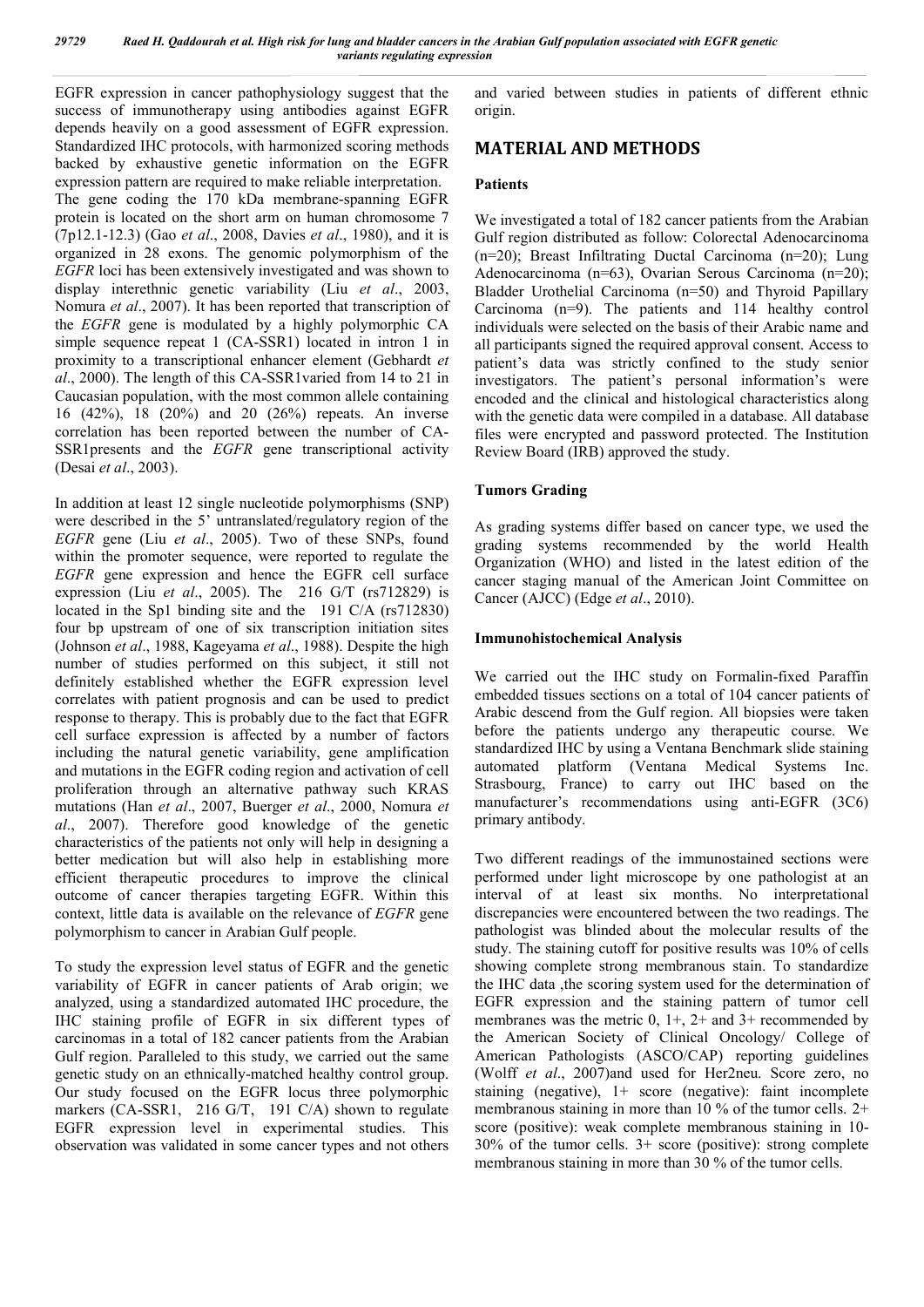# **Genomic DNA extraction**

DNA was extracted from peripheral blood samples and PFFE tissues using Blood & Cell Culture DNA Mini Kit (Cat. # 13323, Qiagen, USA) and QIAamp DNA FFPE Tissue Kit (Cat. # 51306, Qiagen, USA) respectively according to the manufacturer's instructions.

### **EGFR Genetic typing**

### **EGFR CA-SSR1 genotyping**

Analysis of EGFR CA-simple sequence repeat 1 (CA-SSR1) length polymorphism was performed using GenoScreen DNA typing technical platform (Lille, France). Briefly, the repeat region was ampli ed using the following primers (ThermoFisher Scientific GmbH, Germany): forward 5'- GGGCTCACAGCAAACTTCTC-3'and reverse 5'HEX-AAGCCAGACTCGCTCATGTT-3'. Polymerase chain reaction (PCR)  $(25 \mu l)$  for each sample was set in 0.2 mL thinwalled tube using 20 ng of DNA, 1 pmol of each primer, 6 pmol dNTPs, 37.5 pmol MgCl<sub>2</sub> and 1 unit of Fast start Taq DNA polymerase (Roche). PCR reaction was carried out in MJ research Thermal Cycler (Waltham, MA, USA) using the following conditions: initial denaturation of 95°C for 10 min followed by 40 cycles at 95°C for 30 sec, 55°C for 30 sec and 72°C for 1 min and a nal extension at 72°C for10 min. 1μl of each ampli ed product was diluted at 1/50 then migrated on sequencer ABI 3730 XL (Applied Biosystems) and analyzed by GeneScan software. For GeneScan, 1 μL of diluted PCR product mixed with 0.25 μL of LIZ 500 (Applied Biosystems) and 8.75 μL of HiDi-Formamide (Applied Biosystems). Migration conditions on sequencer were as follows: injection time: 15 sec, run voltage: 15 kV and run time: 1600 sec. The raw data was analyzed using the GeneMapper Software (Applied Biosystems) to estimate the alleles.

#### **Single Nucleotide Polymorphism Genotyping**

Two SNPs rs71289 (-216 G/T) and rs712830 (-191 C/A) were genotyped using Genoscreen technical platform KBioscience Competitive Allele-Specific PCR genotyping technique (KASP) version 4.0 SNP (Lille, France). Briefly, KASP detects SNPs via FRET (Fluorescence Resonance Energy Transfer). For each SNP, one common reverse primer and two allele-specific forward primers (that differ at their 3' ends). The 296 samples and 2 negative controls (water) were genotyped following KASP PCR protocol. Genotyping reactions were performed in 2xHC16 thermal cycler in a final volume of 5  $\mu$ l containing 2.5  $\mu$ l of genomic DNA (12 ng/ $\mu$ l), 2.5  $\mu$ l of 2X KASP reaction mix (Taq polymerase enzyme and the passive reference dye ROX, KBioscience) and  $0.07 \mu l$  of the KASP assay primer mix (consisting of  $12 \mu M$  of each allele-specific forward primers and 30  $\mu$ M reverse primer). The following cycling conditions were used: a hot-start Taq polymerase activation step (94°C for 15 min) followed by a 10 touchdown cycles of 94°C for 20sec, 65-57°C for 1 min (decreasing 0.8°C per cycle), and 26 cycles of 94°C for 20 sec and 57°C for 1 min. Fluorescence detection of the reactions was performed using a FRET reading instrument; BMG

PHERAstar and genotyping data was analyzed by KlusterCaller software (Kbioscience).

#### **Statistical analysis**

For statistical data analysis, we used the SPSS statistical software package version 19.0 (SPSS Chicago Illinois, USA). We applied the Chi square and Pearson tests when appropriate. In the control group, we systematically checked the Hardy Weinberg equilibrium for all the genetic markers studied. We also used the SHEsis software platform (Shi and He, 2005, Li *et al*., 2009), and the Haploview software package version 4.2 to construct the haplotypes and to study linkage disequilibrium and polymorphic loci genetic association.  $P$  value  $\leq 0.05$  was considered significant.

# **RESULTS**

#### **EGFR expression analysis by Immunohistochemistry**

We generated immunohistochemistry EGFR data on 182 Arabian cancer patients grouped in six consecutive types of carcinomas.



**Scoring Based On CAP Standard** 

**Figure 1. Immunohistochemical staining for EGFR detection in Bladder Urothelial Carcinoma (BUC) and Lung Adenocarcinoma (LA).** EGFR IHC staining in tissue samples from BUC (Panels 3 and 4); LA (Panels 5 and 6). The staining of tumor cell membranes with the Ventana EGFR 3C6 antibody was graded as negative or positive based on CAP standard scoring  $0$ ,  $1+$ ,  $2+$  &  $3+$ . 0 was scored when negative or unspecific staining (black arrow head). 3+ was scored when  $>30\%$  of tumor cells exhibit a strong immune-reactivity and complete membrane staining (fuchsia arrow head). Ovarian serous carcinoma tissue was stained in the absence of primary antibody as a negative control (1). Skin tissue was used as positive control (2) exhibiting an intense complete membranous staining of >30% (black arrows). Magnification (X 200)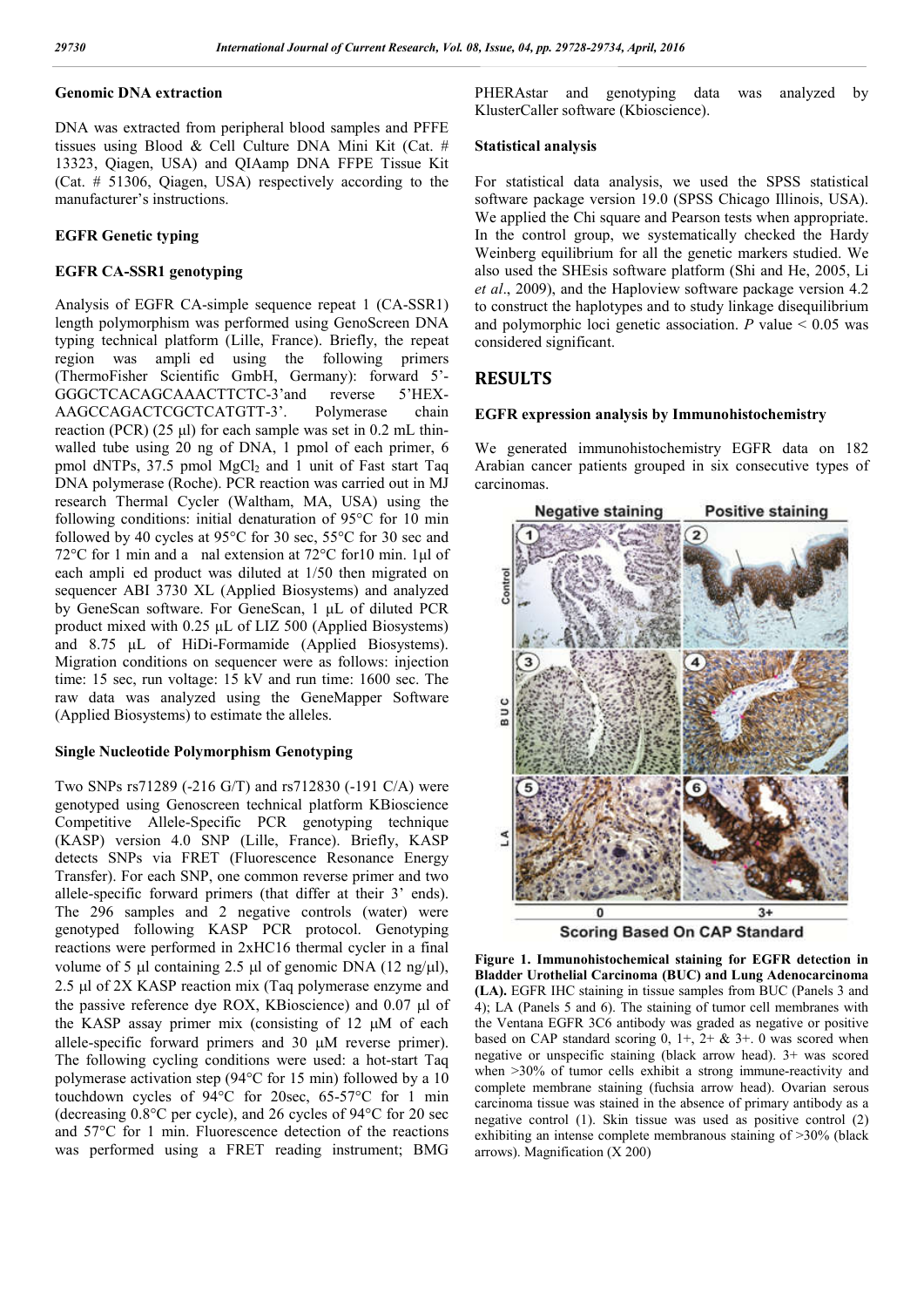*29731 Raed H. Qaddourah et al. High risk for lung and bladder cancers in the Arabian Gulf population associated with EGFR genetic variants regulating expression*

As Shown in Figure 1, EGFR positive tissues sections showed brown or golden brown membranous immunostaining of variable intensity. By applying the scoring system for HER-2/neu expression accredited by the college of American pathologist for use in breast cancer diagnosis, we found the overall frequency of positive staining for the EGFR (HER1) to be 50%. The estimation of EGFR expression for each type of cancer showed higher rates of positive staining in lung and bladder carcinomas, respectively 93 and 95% while breast infiltrating ductal carcinoma cases had the lowest expression rate, 8% (data not shown). All Lung Adenocarcinoma and Bladder Urothelial Carcinoma samples with high tumor grade (stage III-IV) had elevated EGFR expression level (score 3+) (Fig.1).

### **Genetic Analysis**

Based on the results obtained by IHC for the level of EGFR expression on the six types of tumors investigated, we focused our genetic studies on lung adenocarcinoma and bladder urothelial carcinoma groups of patient.

### **EGFR CA-SSR1 genetic typing**

Short and long alleles were calculated according to the different alleles repeat length and the mean was taken as a cut off value: Short  $\leq$  35 >Long. A total of eight alleles were found in both the control and patients groups (LA and BUC). In the control group, the number of CA-SSR1 varied from 15 to 22. Allelic distribution was trimodal with predominance of allele 16 (51%), allele 17 (10%) and allele 20 (20%), the rest being minor alleles.

No deviations from Hardy-Weinberg equilibrium (HWE) were observed in the control group  $(\chi^2=1.94, df=1, Pearson's$ p=0.163). We compared the differences in frequency distributions of CA-SSR1 marker alleles (short and long) between cases and controls by  $\chi^2$  test (Table 1) and identified the minor long allele >35 repeat associated with the risk of lung adenocarcinoma ( $\chi^2$ =4.026, OR=1.641, 95% CI 1.010-2.667 and p=0.044). No such association was observed in the BUC group (Table1).

**Table 1. Association of EGFR CA-SSR1 Alleles with Lung Adenocarcinoma (LA) and Bladder Urothelial Carcinoma (BUC)**

|                | Control       | LA                | BUC               |
|----------------|---------------|-------------------|-------------------|
|                | $(n=114)$     | $(n=63)$          | $(n=50)$          |
| <b>EGFR</b>    | L0.349/S0.651 | L0.468/S0.532     | L0.398/S0.602     |
| CA-SSR1        |               |                   |                   |
| $\chi^2$       |               | 4.026             | 0.622             |
| OR             |               | 1.641             | 1.234             |
| [95% CI]       |               | $[1.010 - 2.667]$ | $[0.730 - 2.085]$ |
| <i>p</i> value |               | 0.044             | 0.43              |

LA: Lung Adenocarcinoma; BUC: Bladder Urothelial Carcinoma;  $\chi^2$ : chi square; OR: Odd Ratio, CI: Confidence Interval.

### **SNPs rs712829 (-216G/T) and rs712830 (-191C/A) genotyping**

The observed genotype frequencies of rs712829 (-216G/T) and rs712830 (-191C/A) complied with the HWE in the control subjects ( $\chi$ 2=1.005, df=1, Pearson's p=0.315 and  $\chi$ 2=0.121, df=1, Pearson's p=0.727, respectively). For SNP rs712830 the minor allele A showed a strong allelic association with LA (Table 2).

**Table 2. Allelic association of SNPs re712829 and rs7122830 with Lung Adenocarcinoma (LA) and Bladder Urothelial Carcinoma (BUC)**

|                  | Control             | L A                 | <b>BUC</b>          |  |
|------------------|---------------------|---------------------|---------------------|--|
|                  | $(n=114)$           | $(n=63)$            | $(n=50)$            |  |
| SNP ID rs712829  | $G$ 0.537 / T 0.463 | G 0.643 / T 0.357   | G 0.622 / T 0.378   |  |
| $\chi^2$         |                     | 3.407               | 1.757               |  |
| OR [95% CI]      |                     | 1.553 [0.971-2.484] | 1.420 [0.844-2.388] |  |
| $p$ value        |                     | 0.06                | 0.184               |  |
| p value adj. $*$ |                     | 0.12                | 0.368               |  |
| SNP ID rs712830  | $C$ 0.968 / A 0.032 | $C$ 0.885 / A 0.115 | $C$ 0.970 / A 0.030 |  |
| $\chi^2$         |                     | 9.072               | 0.012               |  |
| OR [95% CI]      |                     | 3.870 [1.517-9.874] | 0.923 [0.233-3.647] |  |
| $p$ value        |                     | 0.002               | 0.909               |  |
| p value adj. $*$ |                     | 0.004               |                     |  |
|                  |                     |                     |                     |  |

LA: Lung Adenocarcinoma; BUC: Bladder Urothelial Carcinoma;  $\chi^2$ : chi square; OR: Odd Ratio,

CI: Confidence Interval; *p* value adj.\*: *p* value was adjusted by Bonferroni correction.

**Table 3. EGFR Haplotype Association with Bladder Urothelial Carcinoma in the Arabian Gulf population**

| <b>Haplotypes</b>    | Freq (case) | Freq (control) | $\gamma^2$ | <i>p</i> value | <i>p</i> value adj.* | OR [95%CI]          |
|----------------------|-------------|----------------|------------|----------------|----------------------|---------------------|
| SSR1.S/-216 G/-191 C | 0.256       | 0.275          | 0.193      | 0.660          |                      | $0.869$ [0.46-1.62] |
| SSR1.S/-216 T/-191 C | 0.307       | 0.353          | 0.716      | 0.397          |                      | $0.775$ [0.43-1.39] |
| SSR1.L/-216 G/-191 C | 0.369       | 0.232          | 4.187      | 0.040          | 0.12                 | $1.866$ [1.02-3.40] |
| SSR1.I/-216 T/-191 C | 0.031       | 0 1 1 1        | 4.603      | 0.031          | 0.093                | $0.245$ [0.06-0.97] |

S: short, L: Long, 2: Chi square; OR: Odd Ratio, CI: Confidence interval. *p* value adj.

\*: *p* value was adjusted by Bonferroni correction.

**Table 4. EGFR Haplotype Association with Lung Adenocarcinoma in the Arabian Gulf population**

| Haplotypes            | Freq (case) | Freq (control) | $\chi$ 2 | p value | p value adj. $*$ | OR 195% CII         |
|-----------------------|-------------|----------------|----------|---------|------------------|---------------------|
| SSR1. S/-216 G/-191 C | 0.211       | 0.275          | 329      | 0.248   | 0.744            | $0.706$ [0.39-1.28] |
| SSR1. S/-216 T/-191 C | 0.326       | 0.353          | 0.210    | 0.646   |                  | $0.883$ [0.52-1.50] |
| SSR1. L/-216 G/-191 C | 0.307       | 0.232          | 1.770    | 0.183   | 0.549            | 1.468 [0.83-2.59]   |
| SSR1. L/-216 G/-191 A | 0120        | 0.029          | 8.044    | 0.004   | 0.012            | 4.652 [1.47-14.71]  |
| SSR1. L/-216 T/-191 C | 0.036       | 0.111          | 4.811    | 0.028   | 0.084            | $0.295$ [0.09-0.93] |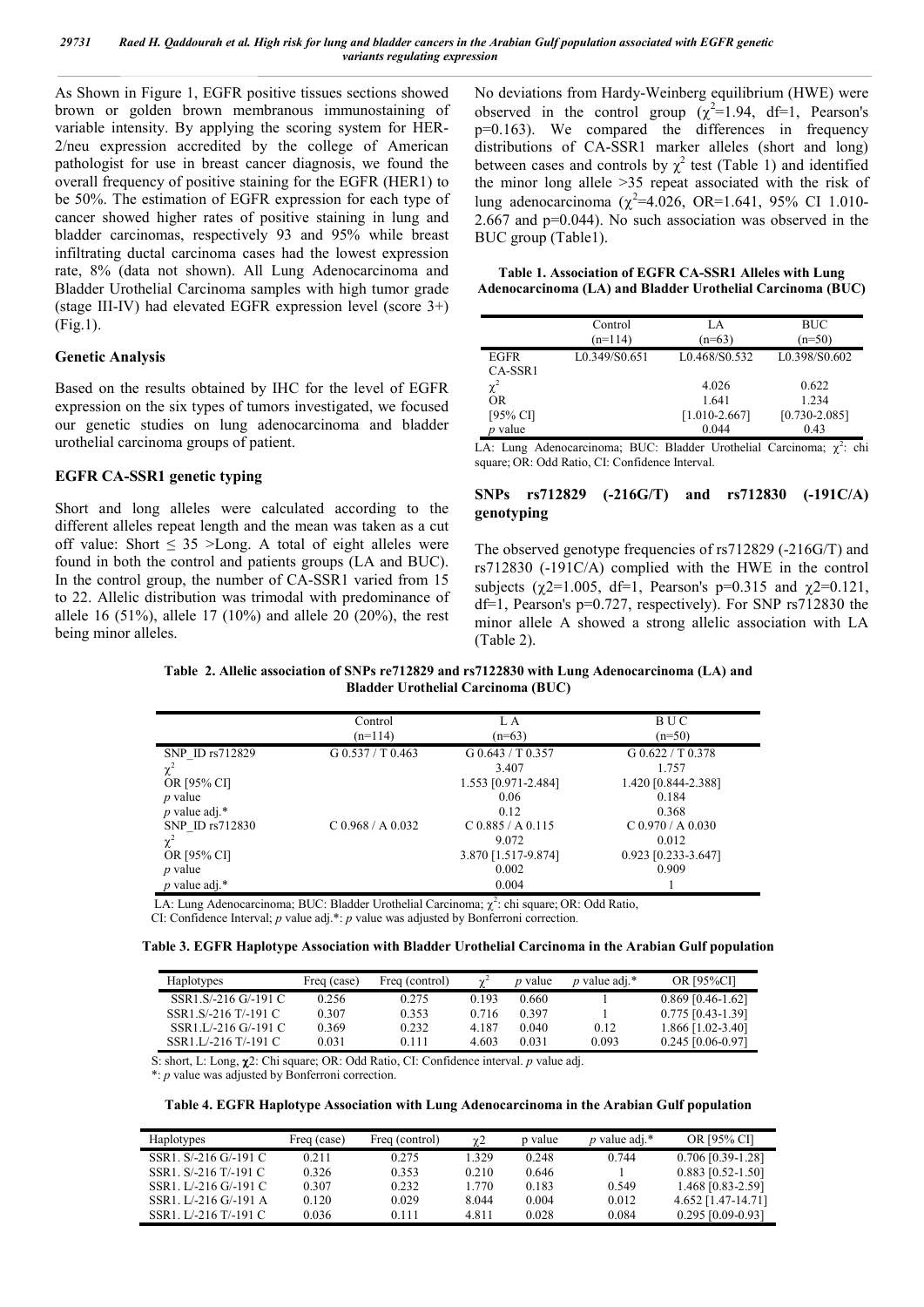However for SNP rs712829 the major allele G showed only a tendency toward a significant association with LA. No allelic association was observed with BUC (Table 2).

# **Haplotype Analysis**

The analysis as a mini haplotype of the EGFR markers within the regulatory region that controls transcription and protein cell surface expression; CA-SSR1 variant, rs712829 (-216G/T), and rs712830 (-191C/A); showed the existence of 4 and 5 out of 8 possible haplotypes in BUC and LA, respectively. The results of the associations between these EGFR haplotypes and the risk of LA and BUC cancers are listed in table 3 and table 4. The data show that haplotype SSR1L/-216G/-191C is significantly associated with an increased risk of BUC (p=0.040, OR=1.866, 95%CI 1.02-3.40, Table 3), while SSR1L/-216T/-191C is significantly a protective haplotype (p= 0.031, OR=0.245, 95%CI 0.06-0.97, Table 3). However, after Bonferroni correction for multiple comparisons, the statistical significance was lost (Table 3). Interestingly the SSR1L/- 216T/-191C is also a protective haplotype against LA (p= 0.028, OR=0.295, 95%CI 0.09-0.93, Table 4), while haplotype SSR1L/-216G/-191A is significantly associated with an increased risk of lung adenocarcinoma ( $p= 0.004$ , OR=4.652, 95% CI 1.47-14.71, Table 4). After adjusting for multiple comparisons, only the later (SSR1L/-216G/-191A) remained significant ( $p= 0.012$ , Table 4).

# **DISCUSSION**

EGFR is an important cell surface signaling molecules and deregulation of the EGFR signaling pathway via elevated expression level or through mutations results in cell proliferation and loss of apoptosis. Therefore EGFR is critically involved in the molecular pathogenesis of cancer (Jorissen *et al*., 2003, Yarden and Sliwkowski, 2001). EGFR is being successfully used as a target in cancer therapy. However the mechanism by which the EGFR germline genetic variability contributes to carcinogenesis is not fully elucidated despite the elevated number of genetic studies carried out in different cohort. In this case-control study, we investigated whether EGFR genetic variants are associated with carcinogenesis in the Arabian Gulf population. The Arabian gulf population has been undergoing dramatic lifestyle changes in the last two to three decades and in which prevalence of cancer is significantly rising according to reports from the International Agency for Research on Cancer (IARC), and the specialized cancer agency of the World Health Organization WHO (Ferlay *et al*., 2012, Bray *et al*., 2013). We have focused our study first on standardizing the IHC method to investigate EGFR expression, then we carried out genetic analysis of three markers located at the 5'end of the *EGFR* gene previously shown to modulate EGFR expression level in *in vitro*  experimental studies using cell lines (Liu *et al*., 2007). However this effect was not consistently confirmed in all cancers and varied between the cancer types and the ethnic origin of the patients studied (Brandt *et al*., 2004, Shitara *et al*., 2012, Jung *et al*., 2012, Kim *et al*., 2009, Nomura *et al*., 2007, Etienne-Grimaldi *et al*., 2005). Investigation of this issue in the Arabian Gulf population provided new data on the determination of EGFR expression status in six different types

of cancer using IHC as well as interesting data on the genetic polymorphism of potentially functional genetic variants. Standardization of IHC relies heavily on the adjustment of the antibody preparations and detection methods, as well as the scoring system necessary to produce an assay for EGFR evaluation that provides consistent, comparable results. To standardize IHC for the determination of tumor EGFR, we attempted to overcome the limitations of the method by first using the Ventana Benchmark slide staining automated platform and the commercial anti-EGFR Monoclonal antibody 3C6 that recognize even EGFR variant III. We couldn't find a study that demonstrates the superiority of an antibody versus another in measuring EGFR Cell surface expression by IHC. In addition we adopted a scoring method validated by the college of American pathologists (CAP) for the diagnosis of breast cancer patients through measuring the Her2Neu cell surface expression. The data we obtained for the six types of cancer we studied is consistent with what was reported using IHC on EGFR expression level in cancer patients from populations other than Arabs. Furthermore our data show a very high prevalence of EGFR expression in lung and bladder adenocarcinoma.

Our observations combined with those reported in the literature suggest that standardization of IHC for the study of EGFR expression could make it the most recommended method for the clinical evaluation of EGFR expression status in cancer setting. Since EGFR has been reported as being a major driver of malignancy in several types of cancer and that polymorphism in the *EGFR* gene 5 'regulatory region was shown to control EGFR expression level, and based on the results obtained by IHC for the level of EGFR expression, we investigated the association of the genetic variability of three markers in the gene's regulatory region rs712829 (-216G/T) and rs712830 (-191C/A) and intron 1 CA-SSR1 in Lung adenocarcinoma and Bladder urothelial carcinoma groups of patient. Our study showed no significant difference in the EGFR expression according to the length of CA-SSR1. The length of CA-SSR1 polymorphism differs by ethnicity and tends to be longer in Asians than in Europeans or African-Americans (Jung *et al*., 2012). In the current study, we show that in Arabs the short CA-SSR1 allele (up to 16 repeats) is predominant and that the pattern of the CA-SSR1 allele's frequency is closer to that of the Caucasians (Liu *et al*., 2003). On the other hand the association's study of CA-SSR1 alleles with cancer showed a significant association of the long allele (L) with lung adenocarcinoma. Interestingly in a study on NSCLC in patients from various ethnic backgrounds Nomura *et al*. (2007) reported a selective amplification of the shorter CA-SSR1 allele in tumors harboring a mutation resulting in higher EGFR expression in East Asian where the long allele is predominant (Nomura *et al*., 2007). This situation is at the opposite of our observation in the Arab population where the CA-SSR1 short allele is predominant while the long allele seems to be selected in patients with lung tumors even though we do not have yet exhaustive information's on the EGFR somatic mutation status of the Arab patients. This suggests that the molecular event that favors the selection of the long allele in the Arab patients is different from the somatic mutation that favors the selection of the short allele in the East Asian lung cancer patients.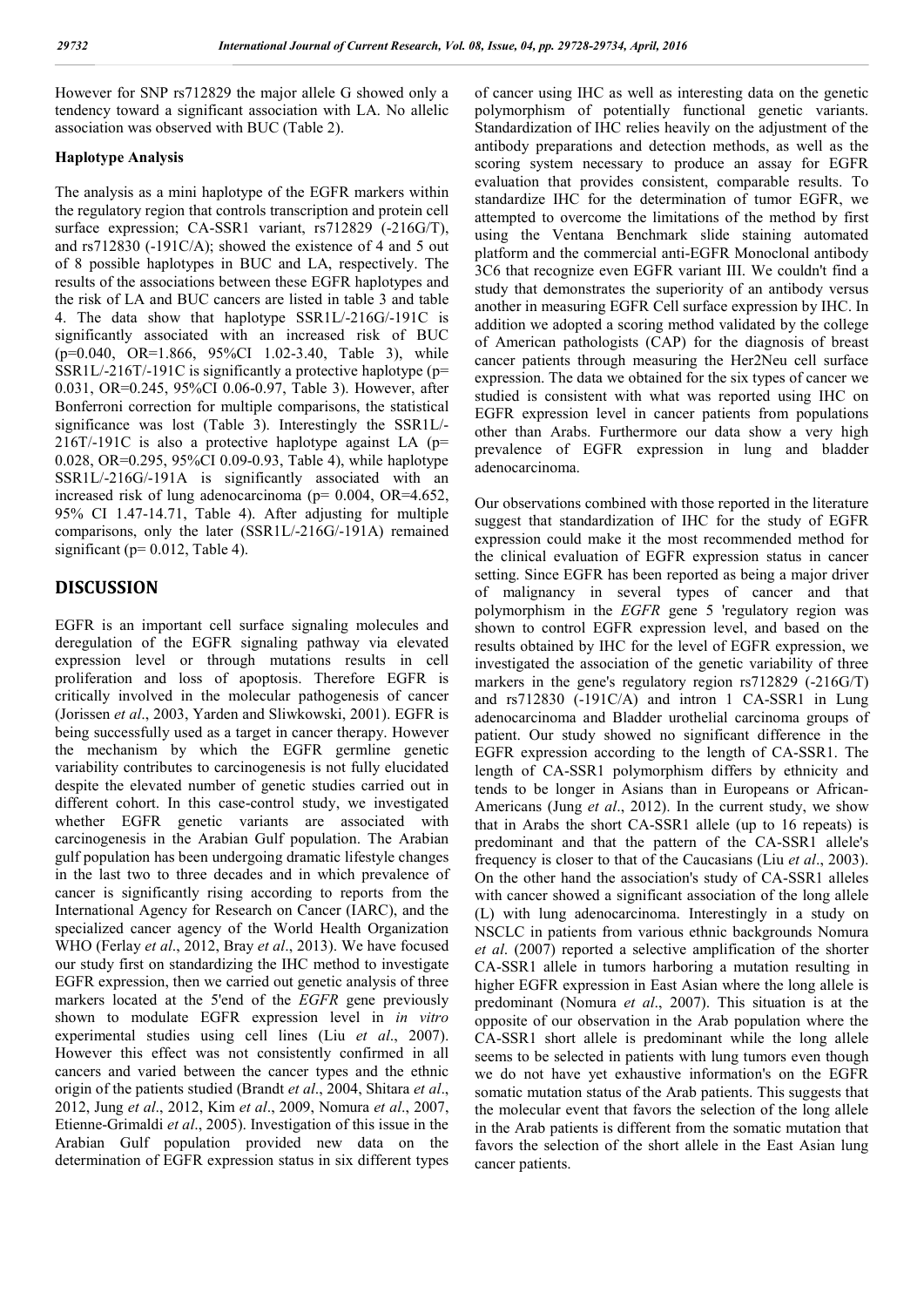In addition, assuming that the minor allele of the SNP was a risk allele compared to the wild type major allele, the genotype analysis has shown for the first time in the Arabian Gulf population, a strong association of variant A of SNP rs712830 (-191 C/A), as a single marker, with lung adenocarcinoma (p=0.002, OR=3.870, 95%CI 1.517-9.874). This association was further confirmed with a haplotype combining the two SNPs rs712829 and rs712830 and the CA-SSR1. We have shown that LGA haplotype was associated with a significantly increased risk of lung cancer in the Arabian Gulf population. Moreover, this finding suggests that haplotype analysis could be an appropriate tool for evaluating the risk association than the single marker. Our data confirm that the natural genetic variability affects EGFR cell surface expression and is linked to the susceptibility to develop specific types of cancer; this in addition to the known intrinsic tumorogenicity-related factors including, gene amplification and mutations in the EGFR coding region and activation of cell proliferation through an alternative pathway such KRAS mutations (Stella *et al*., 2012). In conclusion our study has shed some light on the role of EGFR polymorphism in cancer setting in the Arab Gulf populations and confirmed that germline genetic variations in the EGFR 5' regulatory region might play a role in the development of cancer particularly lung and bladder adenocarcinoma in addition to other cancer types. Testing for the potentially harmful or protective genetic patterns identified in Arabs can be clinically very useful. It can help identifying people with high risk of LA or BUC whom would become eligible for screening for early detection of these two types of cancer. Meanwhile it can prevent people with the protective genetic signature undergoing unnecessary costly medical check-ups. In addition determination of EGFR expression level may help match patients with individualized treatments. Genetic testing based on this data might lead to an earlier, accurate diagnosis and prevention of LA and BUC in the Arabian Gulf region people. These positive outcomes preclude a reduction of the financial burden on the health care system.

# **Acknowledgments**

We are grateful to all the patients and individuals for their participation. We also thank the clinicians and other hospital staff in respective centers who contributed to data collection for this study. This work was supported by a competitive grant from the Arabian Gulf University Scientific Board and by King Fahd Chair for Health Biotechnology.

# **Competing interests**

The authors have declared that no competing interests exist. Ethics approval The Institution Review Board (IRB).

# **REFERENCES**

- Brandt, B., Hermann, S., Straif, K., Tidow, N., Buerger, H., and Chang-Claude, J. 2004. "Modification of breast cancer risk in young women by a polymorphic sequence in the egfr gene." *Cancer Res.* 64 (1):7-12.
- Bray, F., Ren, J.S., Masuyer, E., and Ferlay, J. 2013. "Estimates of global cancer prevalence for 27 sites in the adult population in 2008." *Int J Cancer.* 132 (5):1133-45.
- Buerger, H., Gebhardt, F., Schmidt, H., Beckmann, A., Hutmacher, K., Simon, R., Lelle, R., Boecker, W., and Brandt, B. 2000. "Length and loss of heterozygosity of an intron 1 polymorphic sequence of egfr is related to cytogenetic alterations and epithelial growth factor receptor expression." *Cancer Res.* 60 (4):854-7.
- Davies, R.L., Grosse, V.A., Kucherlapati, R., and Bothwell, M. 1980. "Genetic analysis of epidermal growth factor action: assignment of human epidermal growth factor receptor gene to chromosome 7." *Proc Natl Acad Sci U S A.* 77 (7):4188-92.
- Desai, A.A., Innocenti, F., and Ratain, M.J. 2003. "Pharmacogenomics: road to anticancer therapeutics nirvana?" *Oncogene.* 22 (42):6621-6628.
- Edge, S., Byrd, D.R., Compton, C.C., Fritz, A.G., Greene, F.L., and Trotti, A., eds. 2010. *AJCC Cancer Staging Manual*. Edited by 7th. Vol. XV: Springer.
- Etienne-Grimaldi, M.C., Pereira, S., Magne, N., Formento, J.L., Francoual, M., Fontana, X., Demard, F., Dassonville, O., Poissonnet, G., Santini, J., Bensadoun, R.J., Szepetowski, P., and Milano, G. 2005. "Analysis of the dinucleotide repeat polymorphism in the epidermal growth factor receptor (EGFR) gene in head and neck cancer patients." *Ann Oncol.* 16 (6):934-41.
- Ferlay, J., Soerjomataram, I., Ervik, M., Dikshit, R., Eser, S., Mathers, C., Rebelo, M., Parkin, D., Forman, D., and Bray, F. 2012. GLOBOCAN 2012 v1.0, Cancer Incidence and Mortality Worldwide: IARC CancerBase No. 11 [Internet]. Lyon, France: International Agency for Research on Cancer.
- Gao, L.B., Zhou, B., Zhang, L., Wei, Y.S., Wang, Y.Y., Liang, W.B., Lv, M.L., Pan, X.M., Chen, Y.C., and Rao, L. 2008. "R497K polymorphism in epidermal growth factor receptor gene is associated with the risk of acute coronary syndrome." *BMC Med Genet.* 9 (74):1471-2350.
- Gebhardt, F., Burger, H., and Brandt, B. 2000. "Modulation of EGFR gene transcription by a polymorphic repetitive sequence--a link between genetics and epigenetics." *Int J Biol Markers.* 15 (1):105-10.
- Han, S.W., Jeon, Y.K., Lee, K.H., Keam, B., Hwang, P.G., Oh, D.Y., Lee, S.H., Kim, D.W., Im, S.A., Chung, D.H., Heo, D.S., Bang, Y.J., and Kim, T.Y. 2007. "Intron 1 CA dinucleotide repeat polymorphism and mutations of epidermal growth factor receptor and gefitinib responsiveness in non-small-cell lung cancer." *Pharmacogenet Genomics.* 17 (5):313-9.
- Johnson, A.C., Ishii, S., Jinno, Y., Pastan, I., and Merlino, G.T. 1988. "Epidermal growth factor receptor gene promoter. Deletion analysis and identification of nuclear protein binding sites." *J Biol Chem.* 263 (12):5693-9.
- Jorissen, R.N., Walker, F., Pouliot, N., Garrett, T.P., Ward, C.W., and Burgess, A.W. 2003. "Epidermal growth factor receptor: mechanisms of activation and signalling." *Exp Cell Res.* 284 (1):31-53.
- Jung, M., Cho, B.C., Lee, C.H., Park, H.S., Kang, Y.A., Kim, S.K., Chang, J., Kim, D.J., Rha, S.Y., Kim, J.H., and Lee, J.H. 2012. "EGFR polymorphism as a predictor of clinical outcome in advanced lung cancer patients treated with EGFR-TKI." *Yonsei Med J.* 53 (6):1128-35.
- Kageyama, R., Merlino, G.T., and Pastan, I. 1988. "Epidermal growth factor (EGF) receptor gene transcription.